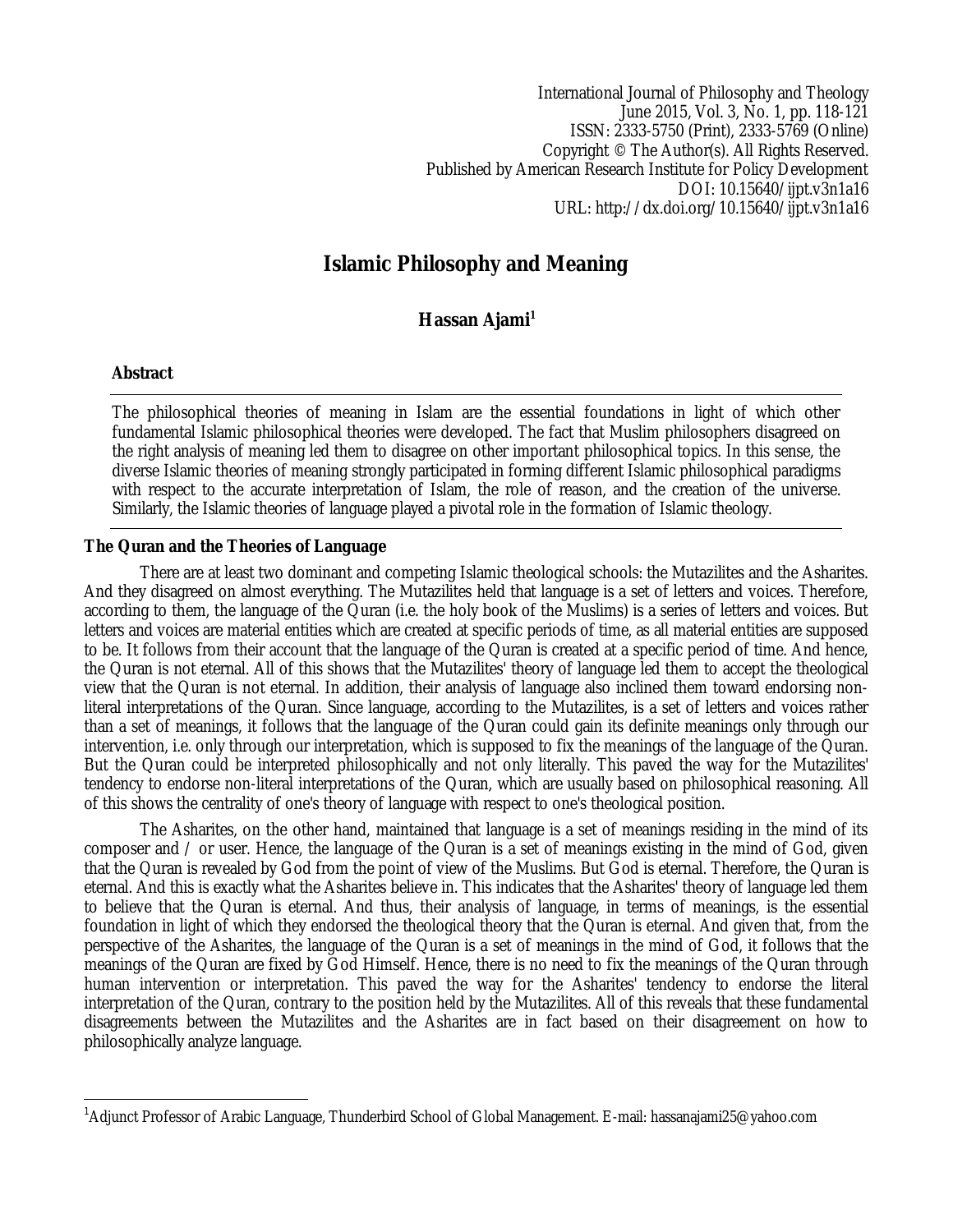#### **Meaning and the Interpretation of Islam**

According to the Muslim philosopher Ibn Sina (also known in the West as Avicenna), meaning is that which is conceivable by reason. This implies that Ibn Sina analyzed meaning in terms of reason, and held that meaning is determined by reason. Now, since, from the viewpoint of Ibn Sina, meaning is determined by reason, it follows that, from his perspective, the meanings of the verses of the Quran are determined by reason. But we can successfully reason about the Quran philosophically. Therefore, the philosophical interpretation of the Quran is a plausible interpretation. This shows that, from Ibn Sina's theory of meaning, it follows that the philosophical interpretation of the Quran is an accurate interpretation. Yet any philosophical interpretation of the Quran is a non-literal interpretation. This, in turn, shows that Ibn Sina's theory of meaning led him to endorse a non-literal interpretation of Islam. For example, he held that heaven is a psychological state where good people will live in eternal happiness, while hell is another psychological state where bad people will suffer from eternal depression. On the other hand, the Muslim theologian and philosopher Ibn Taymiyyah analyzed meaning in terms of context. He claimed that meaning is determined by context. It follows from his account of meaning that the meaning of any verse in the Quran is determined by the whole context of the Quran, such as the other verses of the Quran itself and the surrounding circumstances in which the Quranic verses were revealed. And thus, from Ibn Taymiyyah's viewpoint, it is wrong to interpret the Quran philosophically. Hence, the literal interpretation of the Quran is the accurate interpretation. This shows that Ibn Taymiyyah's analysis of meaning led him to accept a literal interpretation of Islam. For instance, from his perspective, heaven is an actual material place where the bodies of good people will be resurrected and enjoy their eternal material lives, while hell is another material place where the bodies of bad people will suffer in an actual fire, exactly as the Quran describes both heaven and hell.

All of this shows the centrality of the theory of meaning with regard to the acceptance or rejection of the literal interpretation of Islam. The fact that Ibn Sina and Ibn Taymiyyah endorsed different theories of meaning led them to accept different interpretations of Islam. Ibn Sina's analysis of meaning in terms of reason forced him to accept a non-literal interpretation of Islam, while Ibn Taymiyyah's analysis of meaning in terms of context forced him to endorse a literal interpretation of Islam. Thus, the conflict between Ibn Sina's philosophy and Ibn Taymiyyah's philosophy is based on their disagreement on how to define meaning. One's theory of meaning determines one's position on the appropriate and genuine method of understanding texts, including religious texts. This is why it is natural that the disagreement over meaning is in fact the essential cause behind the disagreement on the interpretation of religion.

#### **Meaning and Reason**

According to the Muslim philosopher Ibn Rushd (also known in the West as Averroes), genuine meanings are determined by reason contrary to the position of Ibn Taymiyyah, who claimed that context determines the genuine meanings of words and propositions. Now, knowing that something is true is equivalent to knowing its genuine meaning, which is supposed to refer to what is true in reality. Thus, knowledge depends on genuine meaning. And since Ibn Rushd maintained that reason determines the genuine meanings, while knowledge depends on genuine meaning, it follows that, from his viewpoint, reason determines knowledge. And hence, reason is the criterion of knowledge. This is why, for Ibn Rushd, although reason and revelation are coherent (given that both of them are created by God), if there is an apparent contradiction between reason and revelation, then revelation should be reinterpreted in light of the conclusions of reason in order for revelation to cohere with reason. In this sense, Ibn Rushd established the doctrine of Islamic rationalism, according to which, reason takes priority over revelation. On the other hand, Ibn Taymiyyah held that meanings are determined by context. And since knowledge entails knowing the genuine meanings of true propositions, it follows, from Ibn Taymiyyah's theory, that context determines knowledge. Hence, the context of the Quran determines Islamic knowledge. It follows, from Ibn Taymiyyah's account, that revelation, rather than independent reasoning, is the criterion of knowledge in the sense that if there is an apparent contradiction between revelation and reason, then the conclusions of reason should be reinterpreted in light of revelation in order to render reason and its conclusions coherent with revelation. In this sense, Ibn Taymiyyah developed Islamic traditionalism in contrast to Islamic rationalism, as it was articulated by Ibn Rushd.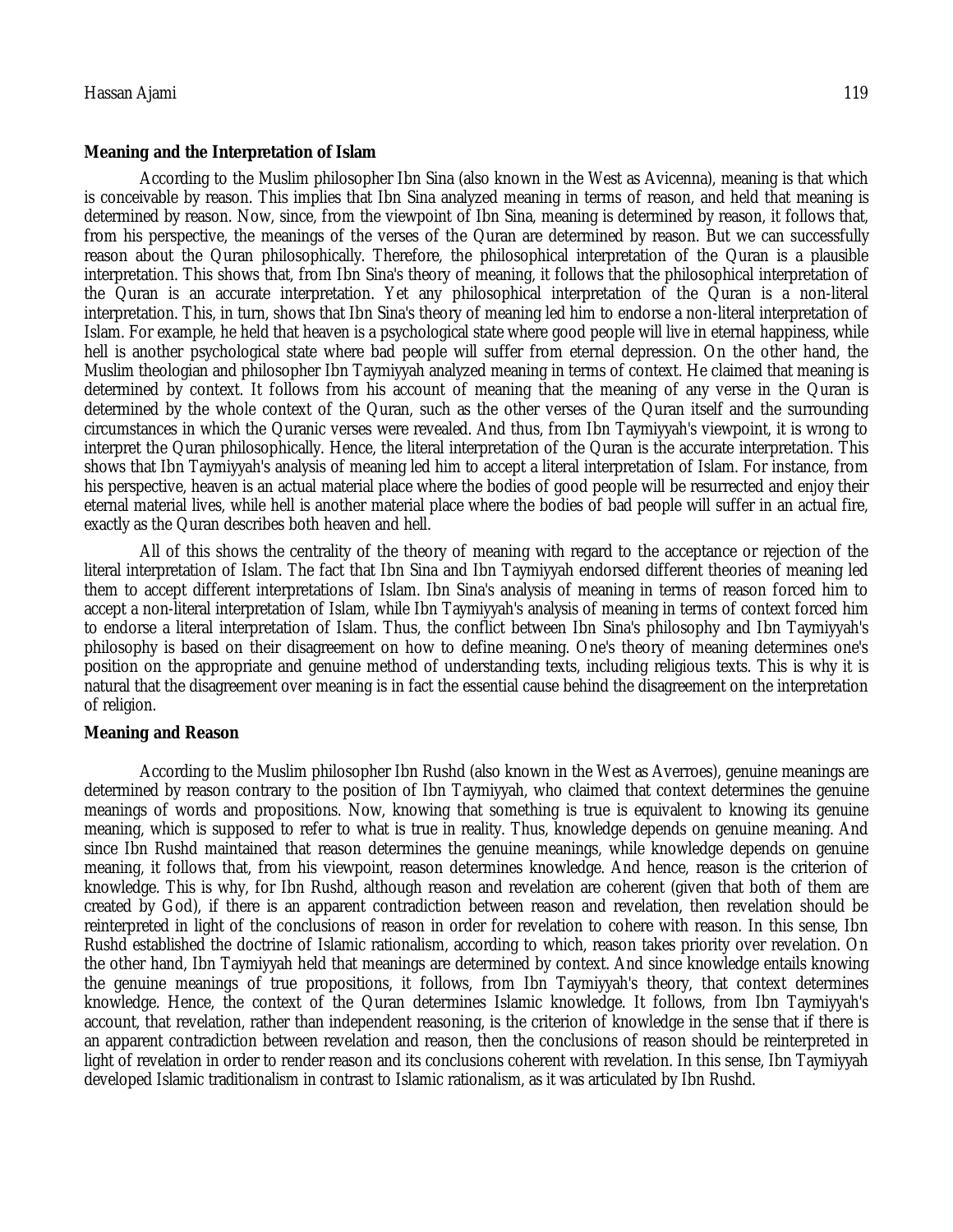All of this shows that Ibn Rushd's theory of meaning led him to endorse rationalism, while Ibn Taymiyyah's theory of meaning led him to accept traditionalism. In other words, the role of reason in Islamic philosophy was determined by the theories of meaning. This reveals the centrality of the conception of meaning in Islamic philosophy.

## **Meaning and Creation**

The theory of meaning also played an important role in accepting or rejecting the theory of divine emanation. And thus, it played an essential role in the formation of the theories of creation in Islamic philosophy. For example, from the viewpoint of Ibn Sina, meaning is determined by reason. Therefore, the meaning of the concept of God is fixed only if there is an eternal mind comprehending the concept of God and its meaning. This means that the meaning of the concept of God is fixed only by an eternal mind coexisting with God from eternity and contemplating God, although it is supposed to be created by God. Hence, according to Ibn Sina, there should be a certain kind of divine emanation, leading to the emergence of eternal minds comprehending and contemplating God Himself otherwise the meaning of the concept of God would not be fixed. This shows that Ibn Sina's theory of meaning led him to accept and form his version of the theory of divine emanation, as a philosophical theory of creation. The theory of divine emanation holds that the universe emanated from God, i.e. it flowed from God, as the river flows into the sea. It claims that the universe is a natural and spontaneous result of the existence of God, who in fact created it without any effort. And since the world flowed spontaneously from God, it follows that the world is eternal as God is. From the perspective of this philosophical doctrine, God created the universe but through the process of emanation, and He created it from eternity. This theory also emphasizes the idea that God first created a pure intellect, which through its contemplation of God and itself other intellects and the material world had emanated. Ibn Sina accepted this theory of divine emanation because of his account of meaning, while other Muslim philosophers rejected it due to their endorsement of different theories of meaning.

According to the Muslim philosopher Al-Ghazali, meanings are determined by the external facts. For instance, the meaning of the concept "sun" is fixed by the actual sun itself. And since, for Al-Ghazali, meanings are determined by the external facts of the world, it follows that the meaning of the concept of God is determined by God Himself. Thus, for Al-Ghazali, there is no need for divine emanation entailing the existence of eternal intellects in order to fix the meaning of the concept of God. This is how Al-Ghazali's theory of meaning led him to reject the theory of divine emanation. Similarly, Ibn Taymiyyah rejected the theory of divine emanation because he has no need for it in order to fix the meaning of the concept of God. From the viewpoint of Ibn Taymiyyah, meaning is determined by context. And thus, the meaning of the concept of God is determined by the context of religious texts, such as the Quran. Therefore, in light of Ibn Taymiyyah's theory of meaning, there is no need for divine emanation and its eternal intellects in order to account for the fact that the concept God is meaningful. All of this shows that the theories of meaning are the main factors in accepting or rejecting the theory of divine emanation. And therefore, they are the basic foundations which shaped and formed the different philosophical theories of creation in Islamic philosophy. When Al-Ghazali and Ibn Taymiyyah rejected the theory of divine emanation, they were left with only one option, which is to accept the view that the world was created by God from nothing. And hence, the world is not eternal. This theological and philosophical position is contrary to the theory of divine emanation, which is considered to be an alternative philosophical theory of creation. According to the theory of divine emanation, the world is eternal because it naturally and spontaneously emanated from God. But, for Al-Ghazali and Ibn Taymiyyah, the world is not eternal because it was created by God from nothing. And, as we have seen, Muslim Philosophers disagreed on how the universe was created because they disagreed on how to analyze the concept of meaning. This reveals the fact that Islamic philosophy is a clear example of how one's theory of meaning shapes one's philosophical vision of the world and its creation. In conclusion, the best way to understand Islamic philosophy is through investigating its theories of meaning. This is so because the essential Islamic philosophical paradigms are based on the Islamic conceptions of meaning.